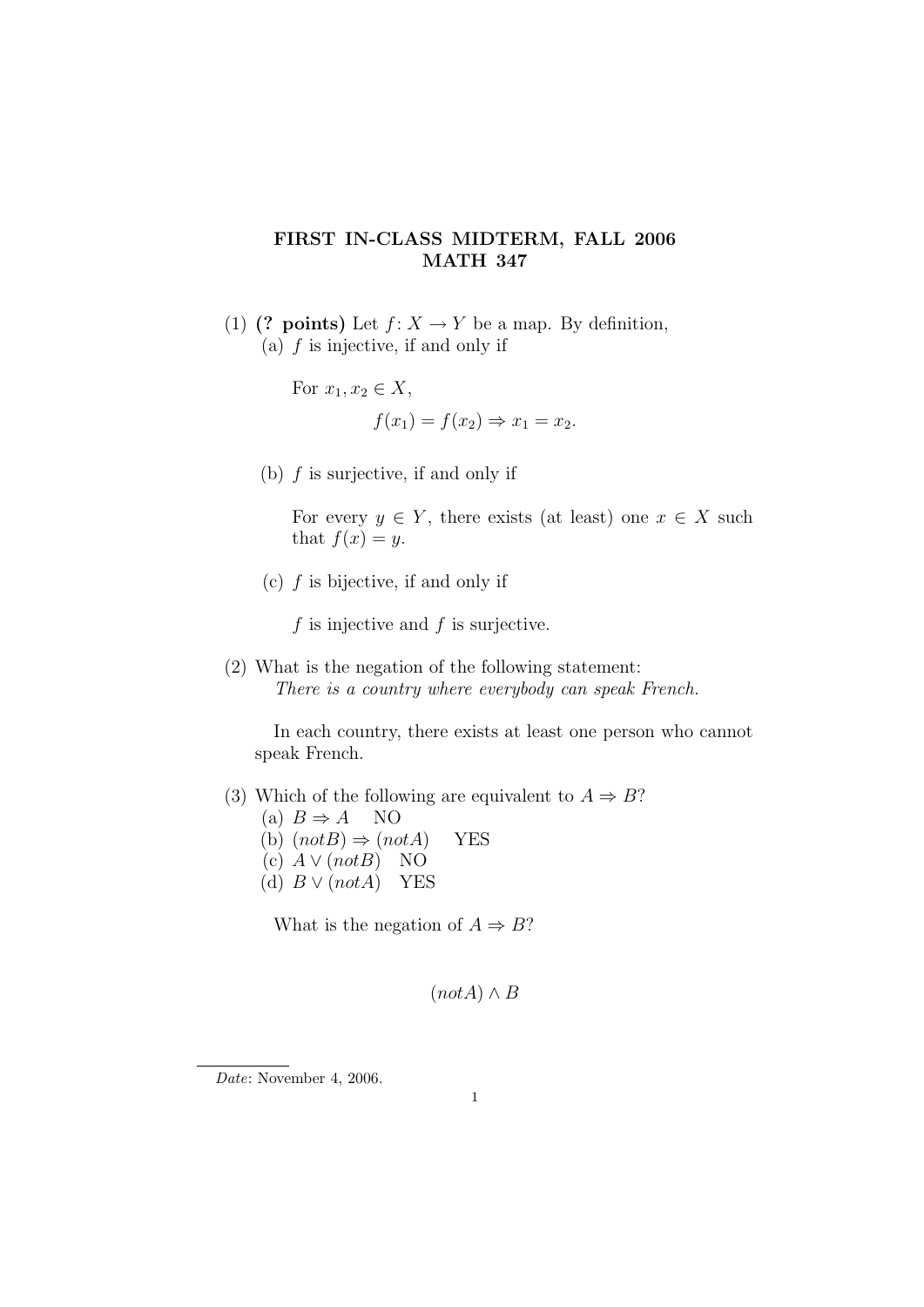(4) Let  $Z$  be a set, let  $P$  and  $Q$  be properties that elements of  $Z$ could have, and let

$$
X = \{ x \in Z \mid P(x) \}
$$

and

$$
Y = \{ y \in Z \mid Q(y) \}.
$$

(a) Express the statement  $X \subseteq Y$  in terms of the properties P and Q.

$$
(\forall x \in Z) \left( p(x) \Rightarrow Q(x) \right)
$$

(b) What is the set  $\{z \in Z \mid P(z) \wedge Q(z)\}\$ in terms of X and  $Y$ ?

 $X \cap Y$ 

(c) What is  $Z \setminus X$  (the complement of X in Z) in terms of P and Q?

$$
\{z \in Z \mid notP(z)\}\
$$

(d) Express the statement  $(Z \setminus Y) \subseteq X$  in terms of the properties P and Q.

$$
(\forall z \in Z) (notQ(z) \Rightarrow P(z))
$$

(e) For each of the above questions, pick an example for Z, P and Q and draw the corresponding diagram.

I wanted to see Venn-diagrams of specific examples. Here are some examples:

- (i)  $Z = \{1, 2, 3, 4\}, P(x)$  is "x is even",  $Q(x)$  is  $x > 1$ .
- (ii) Z as above,  $P(x)$  as above  $Q(x)$  :  $\iff x \geq 3$ . (then  $X \cap Y = \{4\}$ .
- (iii) Z and  $P(x)$  as above, then the complement of X in Z is the set of odd numbers in  $Z$ , i.e.,  $\{1,3\}$ .
- (iv) Z as above,  $P(x)$  as above,  $Q(x)$ :  $\iff x \leq 3$ . (if  $x$  is an element of  $Z$  which is not less or equal to 3, then  $x$  is 4, and 4 is even.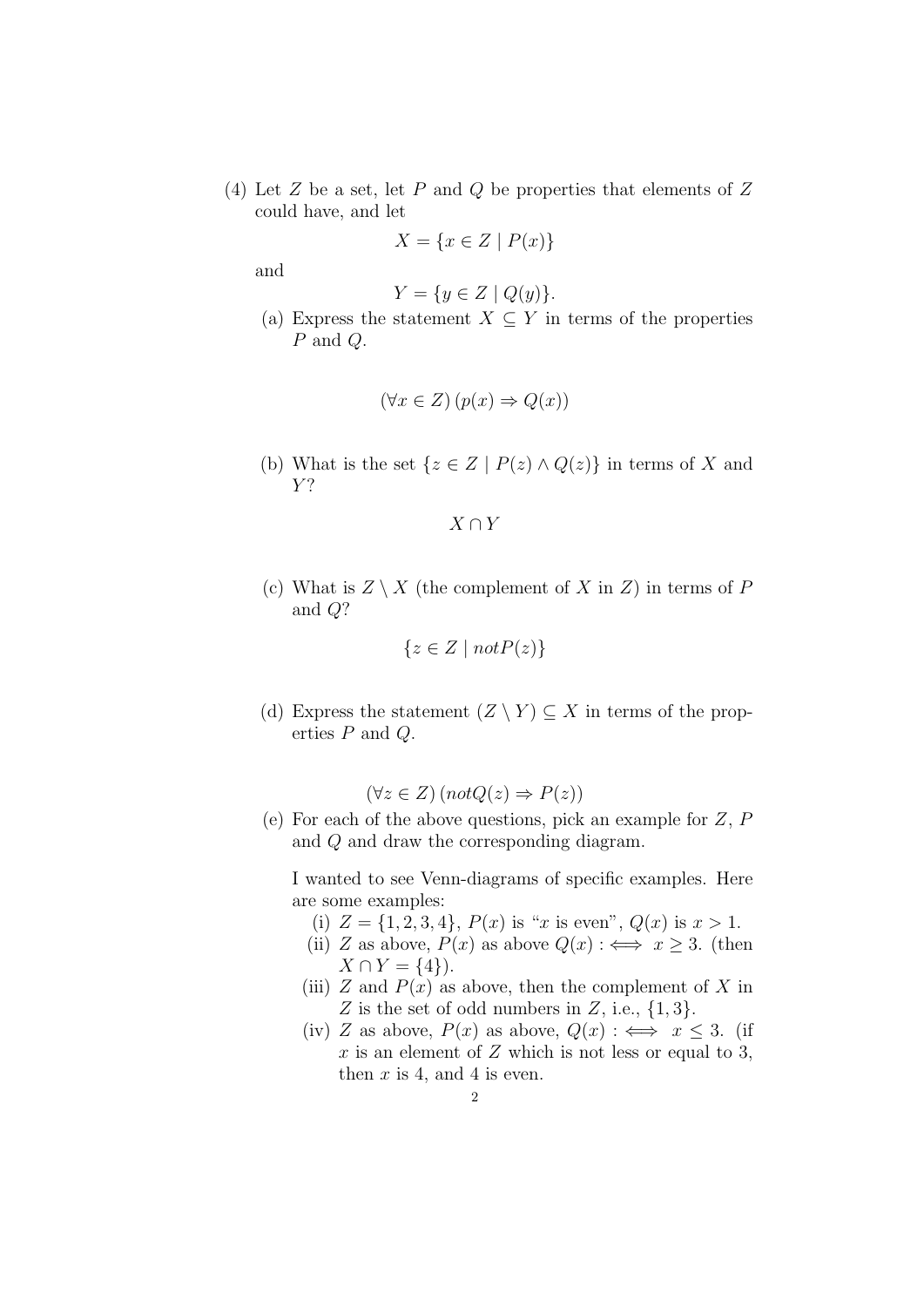(5) Only one of the following three lines describes a set:

(a)  $X := \{ n \in \mathbb{N} \mid 2n \}$  NO (b)  $X := \{m \in \mathbb{Q} \mid (\exists n \in \mathbb{N} : 2n = m)\}$  YES (c)  $X := \forall n \in \mathbb{N} \mid 2n = m$  NO

- (6) Which one is the set?
- (b) (7) What set is it?

The set of all even natural numbers

- $(8)$  Using the X from above, complete the following sentences:
	- $\alpha$  is an element of  $X$  if and only if ...
		- ... there exists an  $n \in \mathbb{N}$  such that  $2n = a$ .
	- $m$  is an element of  $X$  if and only if ...
		- ... there exists an  $n \in \mathbb{N}$  such that  $2n = m$ .
	- *n* is an element of  $X$  if and only if ...
		- ... there exists a  $k \in \mathbb{N}$  such that  $2k = n$ .
- (9) For  $r \in \mathbb{R}$ , let

$$
I(r) := \{ a \in \mathbb{Q} \mid a \le r \}.
$$

(a) Let  $s \in \mathbb{R}$ . What is  $I(s)$ ? What is  $I(3)$ ?

$$
I(s) := \{ a \in \mathbb{Q} \mid a \le s \}.
$$
  

$$
I(3) := \{ a \in \mathbb{Q} \mid a \le 3 \}.
$$

(b) Under which circumstances is r an element of  $I(r)$ ? Give a (very short) formal reason for your answer. if and only

if  $r$  is a rational number. Reason: in order for  $r$  to be an element of  $I(r)$ , r needs to be a rational number and r needs to satisfy  $r \leq r$ . For every rational number r, we have  $r \leq r$ , so that part of the statement is a tautology.